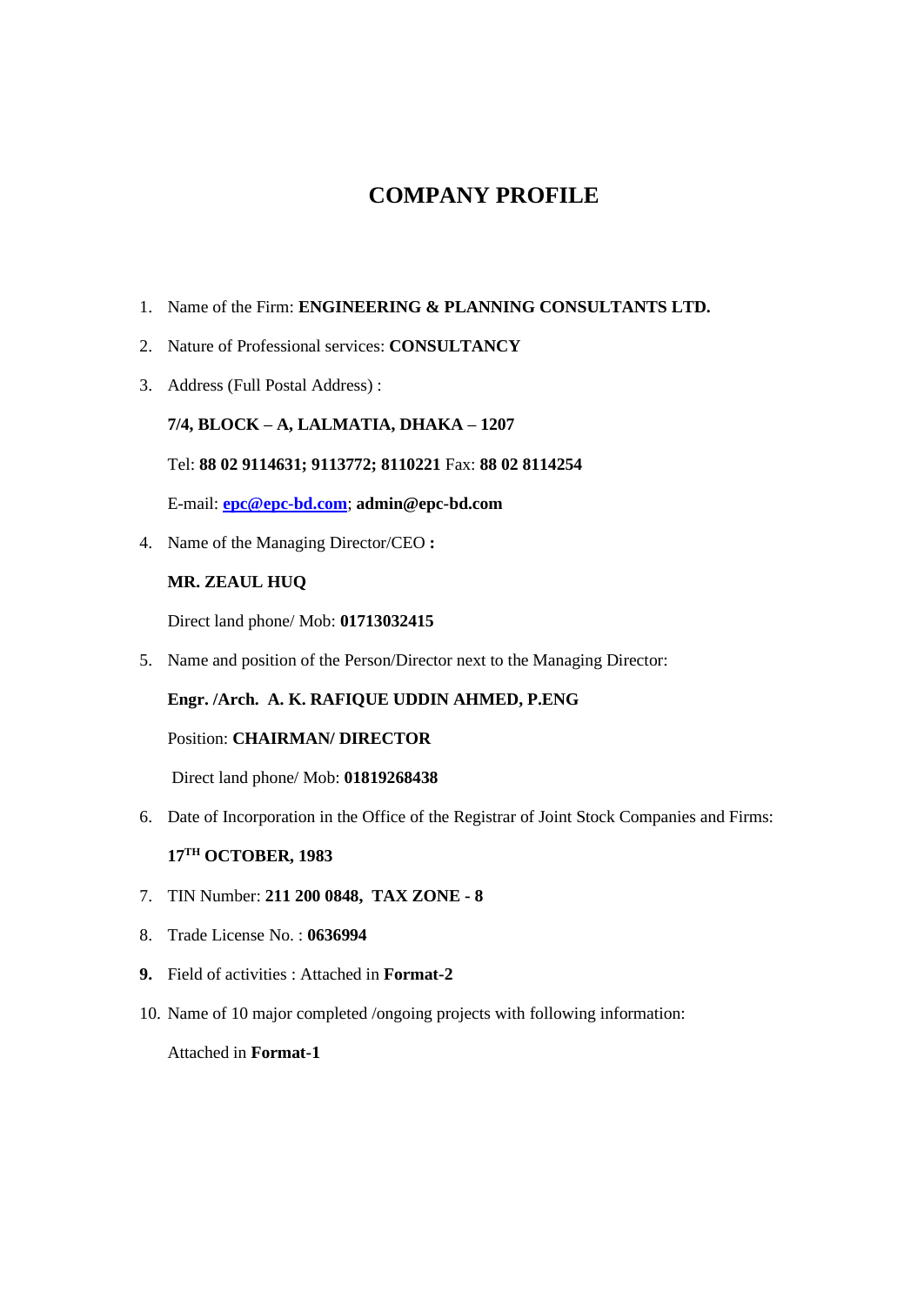### **FORMAT-1**

|  | Major completed and Ongoing Projects |  |  |  |
|--|--------------------------------------|--|--|--|
|  |                                      |  |  |  |

| SI.<br>No.     | Name of the Project                                                                                                                                                                                                      | Nature of<br>the Project                                                                                         | Nature of services performed by<br>the Member-Firms                                                                                                                                                                                                                                                                                                                                                                                                                                                                                                                                                                                                                                                                                                                                                                                                                                                                 | Name of<br>the<br><b>Employer</b> | <b>Duration</b><br>and Date<br>Οf<br>completion | <b>Volume of</b><br>the<br>project<br>(Contract<br>Value in<br><b>US\$,</b><br>million) |
|----------------|--------------------------------------------------------------------------------------------------------------------------------------------------------------------------------------------------------------------------|------------------------------------------------------------------------------------------------------------------|---------------------------------------------------------------------------------------------------------------------------------------------------------------------------------------------------------------------------------------------------------------------------------------------------------------------------------------------------------------------------------------------------------------------------------------------------------------------------------------------------------------------------------------------------------------------------------------------------------------------------------------------------------------------------------------------------------------------------------------------------------------------------------------------------------------------------------------------------------------------------------------------------------------------|-----------------------------------|-------------------------------------------------|-----------------------------------------------------------------------------------------|
| $\mathbf{1}$ . | <b>Consultancy Services</b><br>for Improved Water<br>Management in BWDB<br><b>Schemes (Contract</b><br>Package No. BWDB/S-<br>1) under Water<br>Management<br><b>Improvement Project</b><br>(IDA Credit No. 4359-<br>BD) | Water<br>resources<br>management<br>improvement                                                                  | System Improvement and<br>Management Transfer (SIMT); O&M<br>Performance Improvement; and<br>Institutional Improvement of BWDB,<br>WARPO and PCU in Program Co-<br>ordination and Monitoring;<br>rehabilitation and improvement (R&I)<br>of FCD and FCDI schemes.                                                                                                                                                                                                                                                                                                                                                                                                                                                                                                                                                                                                                                                   | <b>BWDB</b>                       | Jan. 2010-<br>Dec. 2015                         | 6.87                                                                                    |
| 2.             | <b>Consultancy Services</b><br>for Feasibility Study of<br>Capital Dredging and<br>Sustainable River<br>Management in<br>Bangladesh                                                                                      | River<br>management<br>plan of major<br>rivers, flood<br>and erosion<br>management<br>, improve<br>navigability. | Review and Analysis of Historical<br>development of rivers, flow pattern &<br>quantum and sediment regime,<br>erosion and deposition trends in<br>Bangladesh<br>and<br>adjoining<br>watersheds. . Reviewing the NWPo,<br>NWMP.<br>technical<br>literatures.<br>previous<br>study reports,<br>model<br>studies.<br>consultancy reports<br>in<br>identifying the problems. Survey and<br>Investigation. Options for erosion and<br>sediment<br>management<br>and<br>sustained<br>dry season flow<br>in in<br>distributaries. Assessment of Capital<br>and maintenance dredging Quantum.<br>Channelization<br>of Jamuna<br>and<br>Padma Rivers, Investment Plan, The<br>Study<br>also<br>included<br>technical/engineering<br>studies.<br>hydraulic,<br>morphological<br>and<br>structural analysis, institutional and<br>economical analysis, environmental<br>and social impact assessments and<br>management plans. | <b>BWDB</b>                       | Sep. 2011-<br>Aug. 2013                         | 2.042                                                                                   |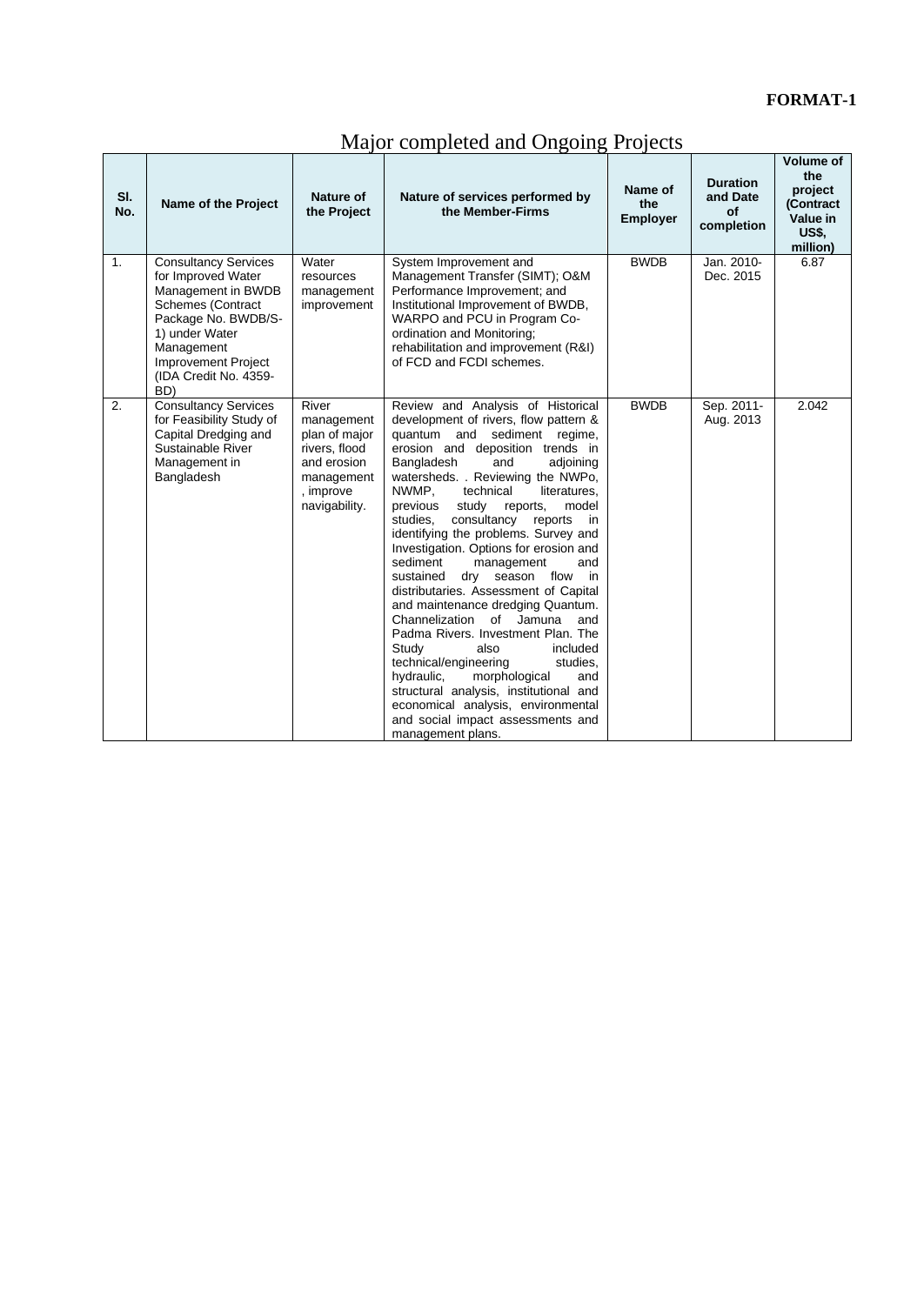| SI.<br>No. | Name of the Project                                                                                                                                                                                      | Nature of<br>the Project                                                 | Nature of services performed by<br>the Member-Firms                                                                                                                                                                                                                                                                                                                                                                                                                                                                                                                                                                                                                                                                                                                                                                                                                                                                                                                                                                                                                                                                                                                                                                                                                                                                                                                                                                                                                                                                                                                                                                                                                                                                                                                                                                  | Name of<br>the<br><b>Employer</b> | <b>Duration</b><br>and Date<br>οf<br>completion | Volume of<br>the<br>project<br>(Contract<br>Value in<br><b>US\$,</b><br>million) |
|------------|----------------------------------------------------------------------------------------------------------------------------------------------------------------------------------------------------------|--------------------------------------------------------------------------|----------------------------------------------------------------------------------------------------------------------------------------------------------------------------------------------------------------------------------------------------------------------------------------------------------------------------------------------------------------------------------------------------------------------------------------------------------------------------------------------------------------------------------------------------------------------------------------------------------------------------------------------------------------------------------------------------------------------------------------------------------------------------------------------------------------------------------------------------------------------------------------------------------------------------------------------------------------------------------------------------------------------------------------------------------------------------------------------------------------------------------------------------------------------------------------------------------------------------------------------------------------------------------------------------------------------------------------------------------------------------------------------------------------------------------------------------------------------------------------------------------------------------------------------------------------------------------------------------------------------------------------------------------------------------------------------------------------------------------------------------------------------------------------------------------------------|-----------------------------------|-------------------------------------------------|----------------------------------------------------------------------------------|
| 3.         | Feasibility Study<br>and<br>Conceptual Design for<br>Construction<br>the<br>οf<br>Flyover from Paltan to<br>Dhaka-Mawa Road via<br>4 <sup>th</sup> (New) Bridge Over<br>Buriganga River (PPP<br>Project) | Construction<br>of Flyover                                               | RAJUK intends to construct an<br>access controlled flyover from Palton<br>to Dhaka-Mawa Road via 4th (New)<br>Bridge over Buriganga river (suitable<br>place nearer to existing Babu Bazar<br>Bridge) which would connect RAJUK<br>Jhilmil residential project area. The<br>obiectives are:<br>i) To facilitate north-south traffic<br>movement by increasing the traffic<br>carrying capacity of Mogbazar,<br>Malibag, Kakrail, Palton, Gulistan,<br>North-South road, English road,<br>Babu bazar and to link with the<br>Padma bridge traffic to Dhaka city<br>centre; ii) To reduce the travel time<br>cost of road vehicles using the<br>flyover; iii) To better integrate the<br>river mode; iv) To make better local<br>as well as national road network; v)<br>To improve the level of service and<br>reliability by providing a safe and<br>wide flyover; vi) To develop Strategy<br>to determine the potential role of the<br>private sector in the financing,<br>constructing, operating and<br>maintaining flyover through the<br>formation of PPP; vii) To provide<br>assistance to RAJUK for preparation<br>of "flyover from Paltan to Dhaka-<br>Mawa Road via (New) 4th Bridge over<br>Buriganga River" project as PPP<br>project; viii) To improve the<br>institutional capacity of RAJUK in<br>management, construction and<br>quality control of flyover construction<br>by training RAJUK officials; and ix)<br>To prepare the feasibility study report<br>and conceptual design for the<br>following main components:<br>(a) Elevated Expressway (Flyover)<br>(b) 4 <sup>th</sup> (New) Bridge over Buriganga<br>River<br>(c) Appropriate number of exit(s)<br>and entry(ies) (i.e. Ramps)<br>(d) Improvement of existing<br>intersections and<br>(e) Reconstruction of existing<br>ground roads | <b>RAJUK</b>                      | Mar.2011-<br>Mar. 2013                          | 0.395                                                                            |
| 4.         | Supervision<br>Design,<br>Institutional<br>and<br>Support<br>Consultancy<br>Services<br>for Eastern<br>Bangladesh<br>Rural<br>Infrastructure<br>Development Project.                                     | Construction<br>of road,<br>bridge, rural<br>and urban<br>infrastructure | The project planned to accelerate<br>agricultural production, non-farm<br>economic and social development in<br>the identified project area by<br>improving basic rural transport<br>network and supporting infrastructure<br>in a sustainable manner. The LGED<br>as the executive agency selected the<br>consultants for providing technical<br>assistance for Design, Supervision<br>and Institutional Support for<br>implementation of the project as a<br>whole. The components of the<br>project include: Upazila Road<br>Upgrading; Union Road Upgrading;<br>Construction of Bridges and Culverts;<br><b>Construction of Submersible Roads:</b><br><b>Growth Centers/Markets</b><br>Improvement; Boat Landing Stages/<br>Ghats; Construction of Union<br>Parishad Buildings; LGED Functional<br><b>Buildings; Institutional Development</b><br>and Training.                                                                                                                                                                                                                                                                                                                                                                                                                                                                                                                                                                                                                                                                                                                                                                                                                                                                                                                                                  | <b>LGED</b>                       | May, 2006-<br>June, 2011                        | 3.25                                                                             |
| 5.         | <b>Estuary Development</b><br>Program (EDP) under                                                                                                                                                        | Marine<br>survey,                                                        | The services been provided by the<br>professional of the study teams,                                                                                                                                                                                                                                                                                                                                                                                                                                                                                                                                                                                                                                                                                                                                                                                                                                                                                                                                                                                                                                                                                                                                                                                                                                                                                                                                                                                                                                                                                                                                                                                                                                                                                                                                                | <b>BWDB</b>                       | Mar. 2007-<br>Nov. 2010                         | 3.85                                                                             |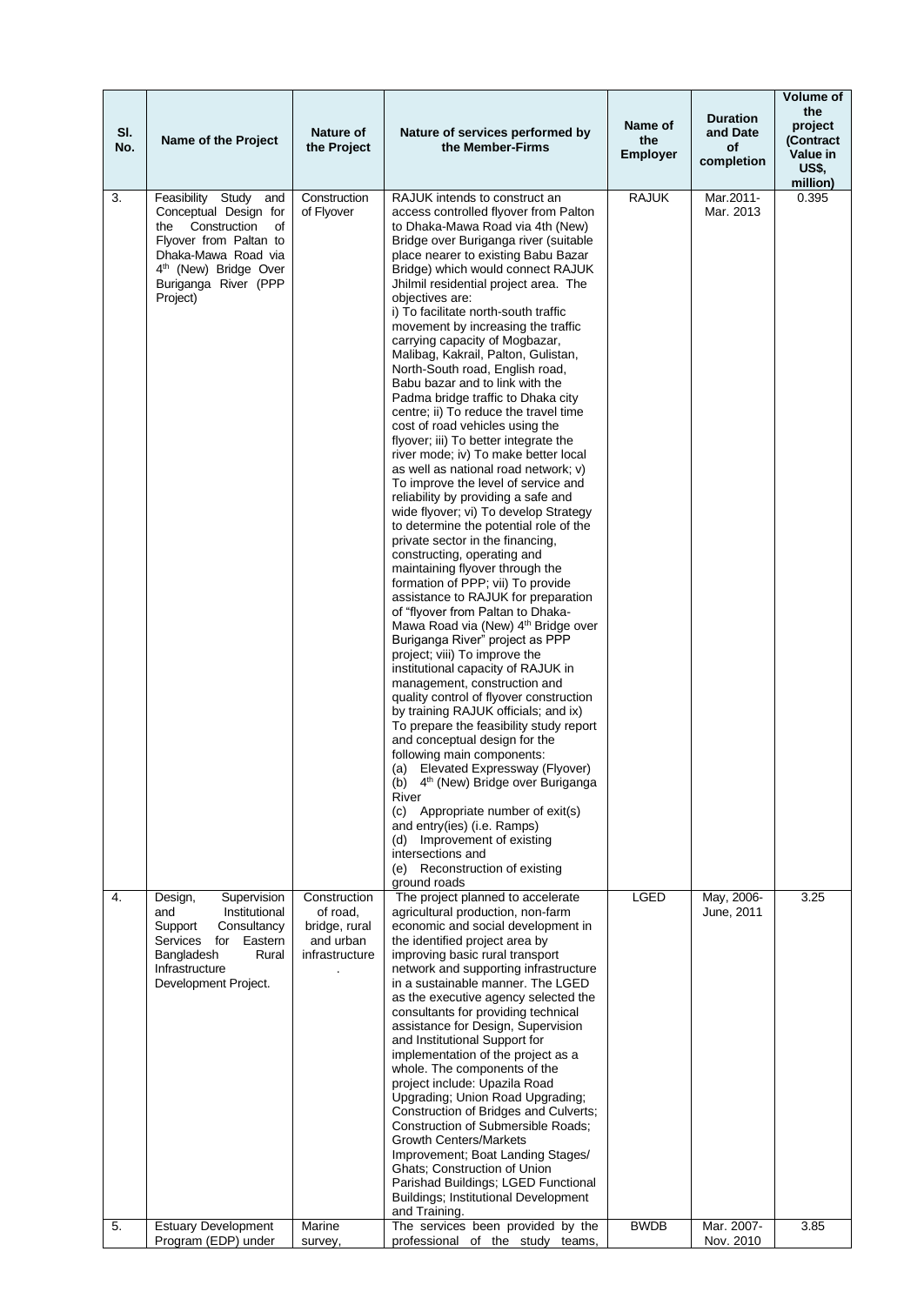| SI.<br>No. | Name of the Project                                                                                                                                                               | Nature of<br>the Project                                                                                                                                                                                                     | Nature of services performed by<br>the Member-Firms                                                                                                                                                                                                                                                                                                                                                                                                                                                                                                                                                                                                                                                                                                                                                                                                                                                                                                                                                                                                                                                                                                                                                                                                                                                                                                                                                                                                                                                                                                                                                                                                                                                                                                                                                                                                                                                                                                                                | Name of<br>the<br><b>Employer</b>                         | <b>Duration</b><br>and Date<br>of<br>completion | Volume of<br>the<br>project<br><b>(Contract</b><br>Value in<br><b>US\$,</b><br>million) |
|------------|-----------------------------------------------------------------------------------------------------------------------------------------------------------------------------------|------------------------------------------------------------------------------------------------------------------------------------------------------------------------------------------------------------------------------|------------------------------------------------------------------------------------------------------------------------------------------------------------------------------------------------------------------------------------------------------------------------------------------------------------------------------------------------------------------------------------------------------------------------------------------------------------------------------------------------------------------------------------------------------------------------------------------------------------------------------------------------------------------------------------------------------------------------------------------------------------------------------------------------------------------------------------------------------------------------------------------------------------------------------------------------------------------------------------------------------------------------------------------------------------------------------------------------------------------------------------------------------------------------------------------------------------------------------------------------------------------------------------------------------------------------------------------------------------------------------------------------------------------------------------------------------------------------------------------------------------------------------------------------------------------------------------------------------------------------------------------------------------------------------------------------------------------------------------------------------------------------------------------------------------------------------------------------------------------------------------------------------------------------------------------------------------------------------------|-----------------------------------------------------------|-------------------------------------------------|-----------------------------------------------------------------------------------------|
|            | Dutch Assistance.                                                                                                                                                                 | investigate &<br>design of<br>potential<br>cross dams<br>and<br>investigate &<br>implement<br>potential<br>erosion<br>control and<br>accelerated<br>land<br>accretion<br>schemes in<br>the coastal<br>belt of<br>Bangladesh. | among others, include the following<br>major heads:<br>A. Survey and Study Support Unit<br>B. Investigation and Design of<br><b>Potential Cross Dams</b><br>C. Investigation and Implementation<br>of Potential Erosion Control &<br>Accretion<br>Accelerated<br>Land<br>Schemes<br>D. Training and Transfer of<br>Technology                                                                                                                                                                                                                                                                                                                                                                                                                                                                                                                                                                                                                                                                                                                                                                                                                                                                                                                                                                                                                                                                                                                                                                                                                                                                                                                                                                                                                                                                                                                                                                                                                                                      |                                                           |                                                 |                                                                                         |
| 6.         | Planning<br>and<br>Designing of Various<br>Infrastructural<br>and<br>Utility<br>Plans<br>and<br>Components<br>with<br>Works<br>for<br>Ancillary<br>Purbachal New Town<br>Project. | Planning and<br>Designing of<br>Various<br>Infrastructura<br>I and Utility<br>Plans                                                                                                                                          | Study the final land use plan and<br>review in respect of Transportation<br>network with ancillary components;<br>conduct hydrological and drainage<br>study; assess the water and sewerage<br>demand on the basis of projected<br>population, land-use pattern and other<br>water use;<br>identify surface water<br>sources, water quality and suggest<br>feasible options; investigate ground<br>water aquifer, assess ground water<br>quality and availability for exploitation.;<br>design production tubewell and the<br>pump houses; plan, design and cost<br>estimates of water collection and<br>distribution network; plan, design and<br>cost estimates of Ground reservoir,<br>Overhead tanks, assess of water<br>treatment requirement for both ground<br>and surface water; carry out detailed<br>hydraulic and structural design and<br>also cost estimate of Water Treatment<br>Plants; suggest RAJUK Authority to<br>install Water Supply and Sewerage<br>System with the prospect and<br>procedure of private participation in<br>installation<br>O&M<br>and<br>and<br>Geo-technical<br>management;<br>investigation for foundation designing<br>of<br>the<br>major<br>structures<br>οf<br>transportation networks, water supply<br>and sewerage and ancillary structures;<br>prepare all working drawings, cost<br>estimates, Bill of Quantities, Schedule<br>of contract and technical specification<br>for the proposed structures and civil<br>construction works; Top supervision of<br>construction works for roads, bridges,<br>culverts, underpass, tunnel, overpass,<br>sluice gate, reservoir, overhead<br>reservoir, treatment plants, pipeline<br>distribution networks, etc. prepare<br>number of reports; mapping of all<br>components, prepare detailed design<br>report on transportation network<br>structures,<br>water<br>supply<br>and<br>sewerage system along with all<br>associate structures; prepare Project<br>Completion Report (PCR). | Rajdhani<br>Unnayan<br>Kartripakkh<br>a (RAJUK),<br>Dhaka | June 2006-<br>Oct. 2008                         | 7.40                                                                                    |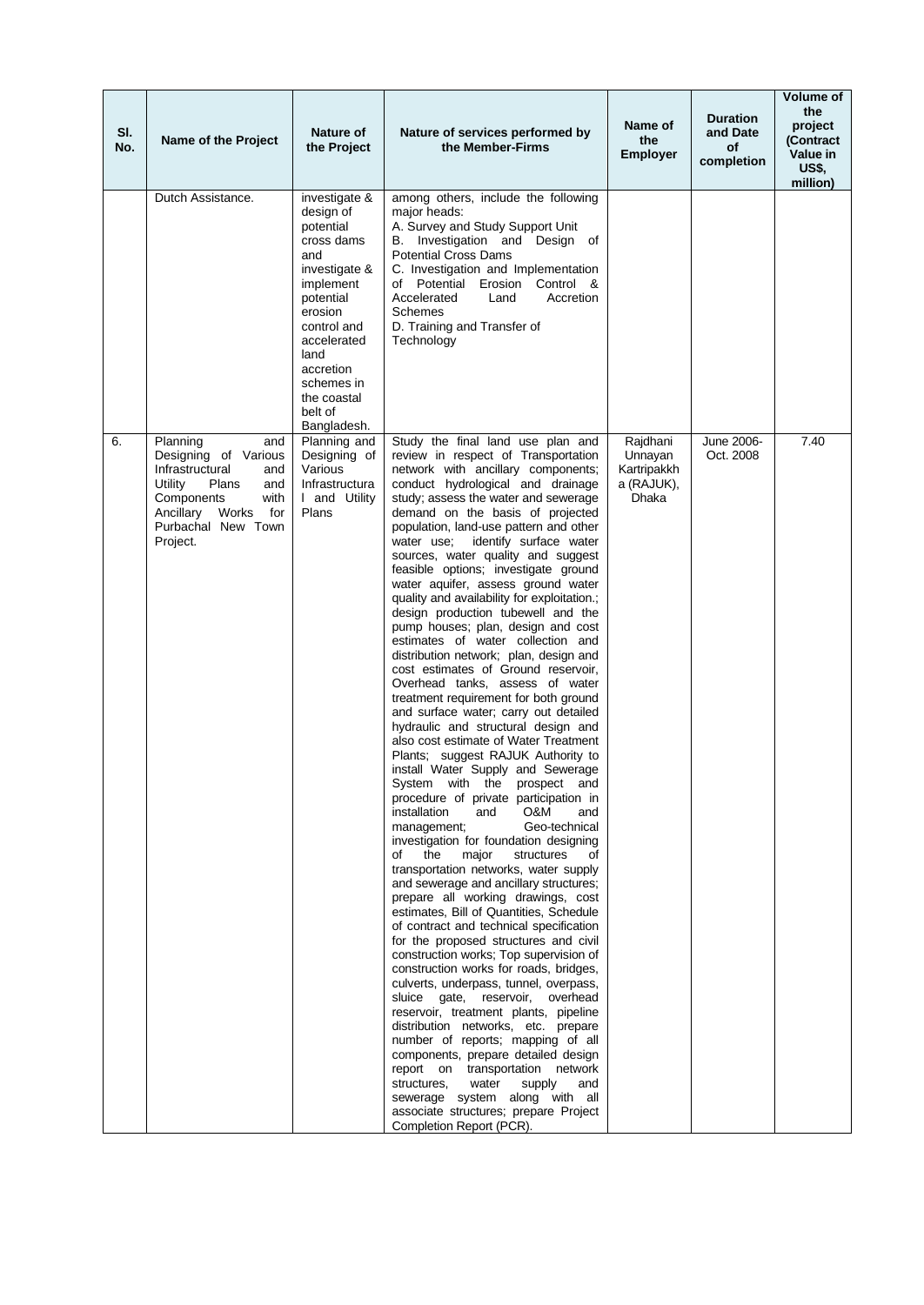| SI.<br>No. | Name of the Project                                                                                                                                                                                                                                                                                                                                                                                                                                                                                | Nature of<br>the Project                                                                   | Nature of services performed by<br>the Member-Firms                                                                                                                                                                                                                                                                                                                                                                                                                                                                                                                                                                                                                                                                                                                                                                                                                                                                                                                                                                                                                                                                                                                                                                                                                                         | Name of<br>the<br>Employer                                                                                                | <b>Duration</b><br>and Date<br><b>of</b><br>completion | Volume of<br>the<br>project<br>(Contract<br>Value in<br>US\$.<br>million) |
|------------|----------------------------------------------------------------------------------------------------------------------------------------------------------------------------------------------------------------------------------------------------------------------------------------------------------------------------------------------------------------------------------------------------------------------------------------------------------------------------------------------------|--------------------------------------------------------------------------------------------|---------------------------------------------------------------------------------------------------------------------------------------------------------------------------------------------------------------------------------------------------------------------------------------------------------------------------------------------------------------------------------------------------------------------------------------------------------------------------------------------------------------------------------------------------------------------------------------------------------------------------------------------------------------------------------------------------------------------------------------------------------------------------------------------------------------------------------------------------------------------------------------------------------------------------------------------------------------------------------------------------------------------------------------------------------------------------------------------------------------------------------------------------------------------------------------------------------------------------------------------------------------------------------------------|---------------------------------------------------------------------------------------------------------------------------|--------------------------------------------------------|---------------------------------------------------------------------------|
| 7.         | Improvement of Feeder<br>Road Type-A<br>under<br>Third<br>Road<br>Rehabilitation<br>and<br>Maintenance<br>Project<br>(RRMP-III)                                                                                                                                                                                                                                                                                                                                                                    | Construction<br>of road,<br>bridge.                                                        | The work covered multi-disciplinary<br>tasks involving (a) Design Review;<br>(b) Design, (c) Tender Assistance,<br>(d) Construction Supervision, and (e)<br>Road Safety aspects. The project<br>comprised Upgrading/Rehabilitation<br>of 510 km of Feeder Roads Type A,<br>Maintenance of 1100 km of National<br>and Regional Roads including design<br>and construction supervision of 23<br>major bridges. (i) Katalipara-Kandi<br>road, Length 94m, (ii) Shahpur-<br>Sholgati-Ckuknagar road, Length<br>90m (iii) Sirajgonj-Kazipur road,<br>Length 165 m, (iv)Kushtia-Poradaha-<br>Alamdanga-Chuadanga road, Length<br>Kushtia-Poradaha-<br>75m<br>(v)<br>Alamdanga-Chuadanga road, Length<br>90 <sub>m</sub><br>(iv)<br>Kushtia-Poradaha-<br>Alamdanga-Chuadanga road, Length<br>75 <sub>m</sub><br>Kushtia-Poradaha-<br>(v)<br>Alamdanga-Chuadanga road, Length<br>90m, (vi) Sariatpur-Gosairhat road,<br>Length 150m, (vii) Kazipur-Dhunat-<br>Sherpur road, Length 165m, (viii)<br>Barisal-Lakutia-Babuganj<br>road,<br>Length 75m (ix) Kumarkhali-Kushtia-<br>Paksey Ferry Road the works for 33<br>km of<br>Highway<br>N74<br>included<br>complete re-construction<br>of the<br>roadway from removal of existing<br>embankment to full re-construction of<br>2-lane carriage way. | <b>RHD</b>                                                                                                                | May 1999-<br>June 2005                                 | 10.15                                                                     |
| 8.         | Construction<br>Supervision of Intake<br>Structure and Pumping<br>Station<br>$(Package-1);$<br>Connecting<br>Culvert<br>(Package-3); Ancillary<br><b>Structures</b><br>of<br>Treatment<br>Plant<br>(Package-5); Primary<br>Transmission<br>Main<br>and<br>(Package-6)<br>Design of Secondary<br>Tertiary<br>and<br>Distribution<br>System<br>(Package-7)<br>under<br>Fourth Dhaka<br>Water<br>Supply<br>Project<br>(Saidabad<br>Water<br>Plant)<br>Treatment<br>including<br>deflect<br>liability. | Construction<br>of<br><b>WTP</b><br>Structure.                                             | Assessment<br>available<br>of<br>water<br>resources for intaking of treatment<br>plant as per planned capacity, Testing<br>of water quality and identification<br>chemical composition treated for<br>required potable standard, Review of<br>design, drawing, cost estimates,<br>tender documents, etc. and updating;<br>Tendering, Bid Evaluation and<br>Construction Supervision of intake &<br>raw water pumping station, 17 km<br>primary mains; secondary mains 21<br>km; administrative building, workshop<br>and residence; Feasibility study and<br>detailed design of secondary and<br>distribution<br>tertiary<br>systems;<br>Preparation of investment and O&M<br>plan for the project; Review of<br>baseline<br>technical,<br>social<br>and<br>environmental<br>aspects<br>including<br>community attitude and participation.                                                                                                                                                                                                                                                                                                                                                                                                                                                  | Dhaka<br>Water<br>Supply and<br>Sewerage<br>Authority<br>(DWASA).<br><b>WASA</b><br>Bhaban,<br>Kawran<br>Bazar,<br>Dhaka. | Jan. 1999-<br>June 2002                                | 2.70                                                                      |
| 9.         | Investigation,<br>Design<br>and Construction<br>of<br>5MGD (937 $M^3$ /h) Iron<br>Removal<br>Plant<br>at<br>existing 15MGD (2812)<br>$M^3$ /h) Kalurghat Iron<br><b>Removal Plant</b>                                                                                                                                                                                                                                                                                                              | Construction<br>Water<br>οf<br>Treatment<br>Plant.                                         | Water quality production test of all<br>existing deep tubewells, Study of the<br>performance<br>of<br>existing<br>IRP,<br>Mechanical/Electrical<br>checking<br>οf<br>equipment and panels, modification to<br>existing high lift pumping station, Topo<br>Sub-soil<br>Survey,<br>investigation,<br>Hydraulic<br>process<br>design<br>and<br>geometric sizing of treatment plant<br>units, Structural design, Filter Box<br>design, Design of electrical and<br>pumping works, Preparation of cost<br>estimates and tender documents.                                                                                                                                                                                                                                                                                                                                                                                                                                                                                                                                                                                                                                                                                                                                                        | <b>CWASA</b>                                                                                                              | Nov.1997-<br>May 2002                                  | 2.00                                                                      |
| 10.        | Water<br>Emergency<br>Supply Project in Dhaka<br>City (Feasibility Study<br>and<br>Detailed<br>Engineering)<br>including<br>Detailed<br>Design,<br>Tender Evaluation and                                                                                                                                                                                                                                                                                                                           | Feasibility<br>Study<br>and<br>Detailed<br>Engineering<br>for<br>Emergency<br>water supply | Identification of areas of deficit of<br>potable water, water demand analysis;<br>assessment<br>of<br>ground<br>water<br>through<br>potentials<br>analysis<br>οf<br>available bore log, field well testing,<br>water level monitoring and quality test,<br>etc.; possibility of taking water from                                                                                                                                                                                                                                                                                                                                                                                                                                                                                                                                                                                                                                                                                                                                                                                                                                                                                                                                                                                           | <b>DWASA</b>                                                                                                              | Jan.1990-<br>June 1995                                 | 14.80                                                                     |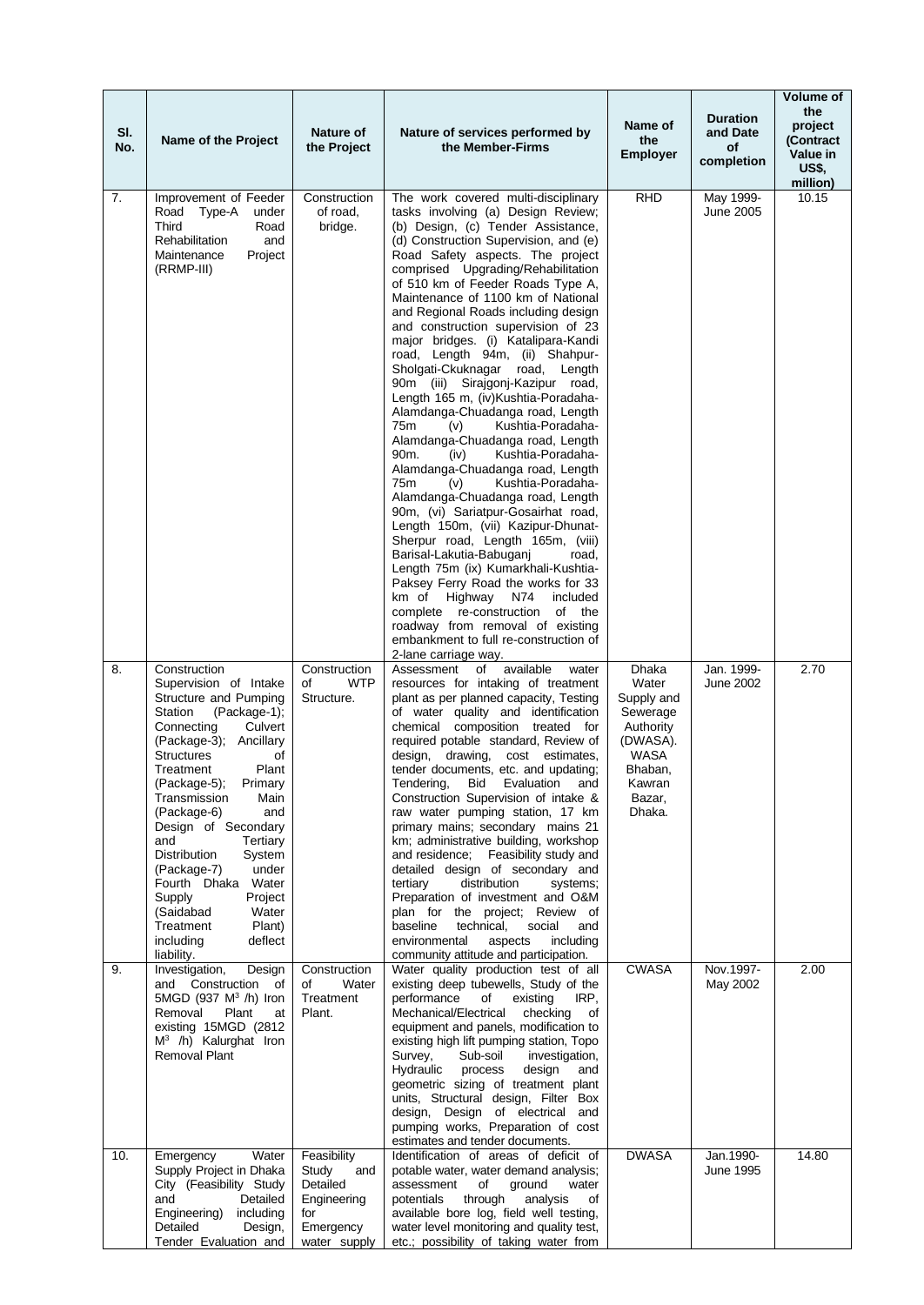| SI.<br>No. | Name of the Project                                                 | Nature of<br>the Project    | Nature of services performed by<br>the Member-Firms                                                                                                                                                                                                                                                                                                                                                                                                                                                                                                                                                                                                                                                                                                                                                                                                                                                          | Name of<br>the<br><b>Employer</b> | <b>Duration</b><br>and Date<br><b>of</b><br>completion | <b>Volume of</b><br>the<br>project<br>(Contract<br>Value in<br><b>US\$,</b><br>million) |
|------------|---------------------------------------------------------------------|-----------------------------|--------------------------------------------------------------------------------------------------------------------------------------------------------------------------------------------------------------------------------------------------------------------------------------------------------------------------------------------------------------------------------------------------------------------------------------------------------------------------------------------------------------------------------------------------------------------------------------------------------------------------------------------------------------------------------------------------------------------------------------------------------------------------------------------------------------------------------------------------------------------------------------------------------------|-----------------------------------|--------------------------------------------------------|-----------------------------------------------------------------------------------------|
|            | Construction<br>Supervision<br>(Amendment<br>1,2,3),<br>(DWASA-III) | in<br><b>Dhaka</b><br>City. | surrounding<br>Dhaka<br>rivers<br>city<br>Meghna,<br>Sitalakhya,<br>including<br>Buriganga rivers, identification of<br>available surface water resources and<br>select site for surface<br>water<br>t٥<br>plant;<br>design<br>treatment<br>water<br>treatment plant (s) for 225 ML/day,<br>evaluation of existing distribution<br>network and planning and updating<br>existing<br>the<br>design<br>system,<br>transmission mains; design of River<br>Structure,<br>Twin<br>Intake<br>Culvert.<br>Transmission main and other Ancillary<br>including<br>Buildings;<br>Structure<br>identification of a long term investment<br>program for DWASA up to the year<br>2010:<br>financial<br>analysis<br>and<br>recommendation for improved system<br>with new water and sewerage tariff,<br>economic analysis and investment<br>plan for future development with the<br>proposed water supply facilities, etc. |                                   |                                                        |                                                                                         |